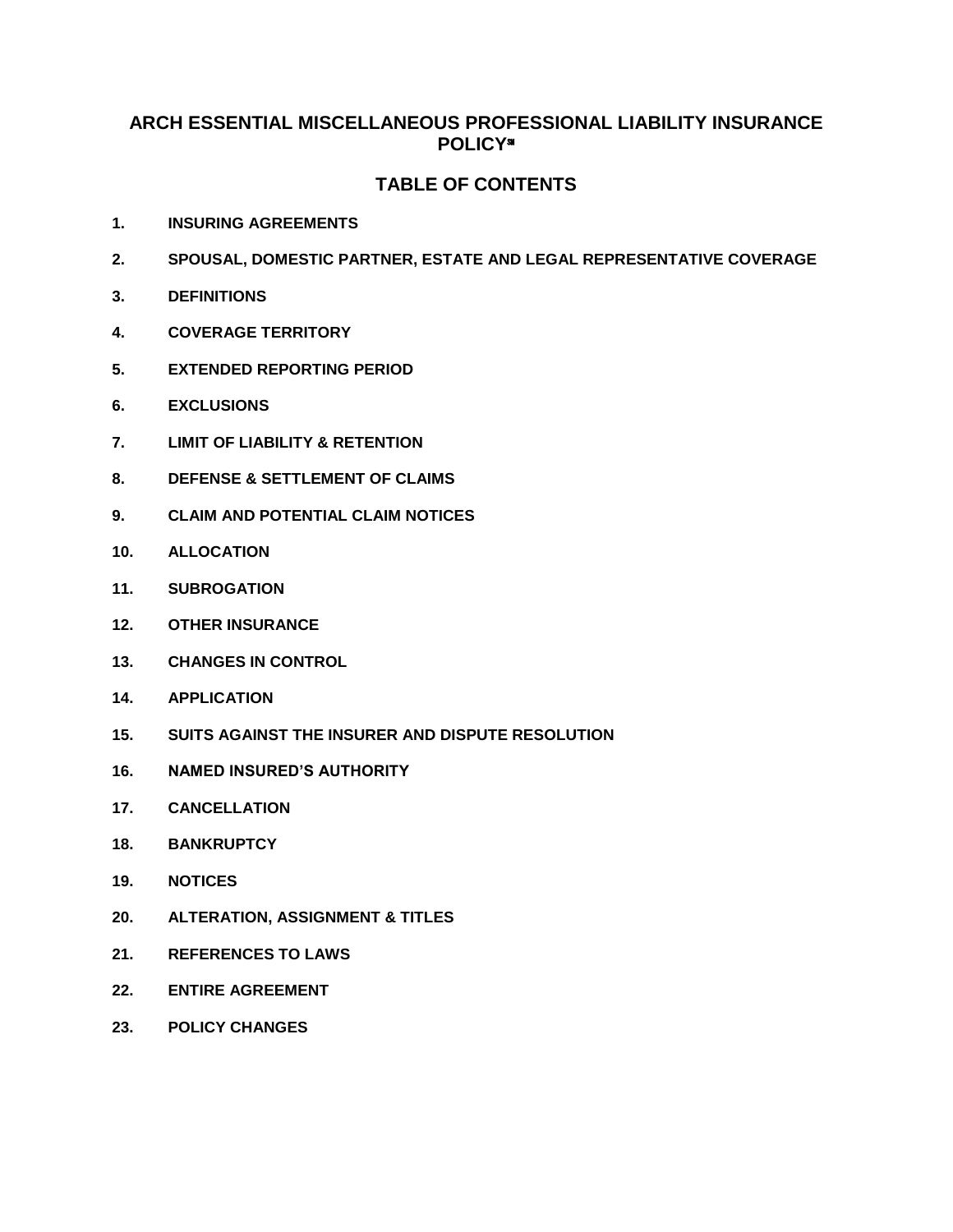## **ARCH ESSENTIAL MISCELLANEOUS PROFESSIONAL LIABILITY INSURANCE POLICY**℠

In consideration of the payment of the premium and in reliance upon the **Application**, the **Insurer** specified in the Declarations (the **"Insurer"**) and the **Insureds** agree as follows:

## **1. INSURING AGREEMENTS**

#### **A. PROFESSIONAL LIABILITY**

The **Insurer** shall pay **Loss,** in excess of the Retention, on behalf of any **Insured** resulting from a **Claim** first made against such **Insured** during the **Policy Period** or Extended Reporting Period, if applicable, for a **Wrongful Act** committed on or subsequent to the **Retroactive Date**.

## **B. DATA INCIDENT RESPONSE EXPENSES**

The **Insurer** shall pay **Data Incident Response Expenses**, in excess of the Retention, on behalf of an **Insured** resulting from a **Network Security Breach** or **Privacy Violation** occurring during the **Policy Period**, provided that **Data Incident Response Expenses** will not exceed the applicable Sub-limit of Liability stated in Item 7 of the Declarations per **Policy Period**.

## **C. NON-PARTY INVESTIGATION EXPENSES**

The **Insurer** shall reimburse an **Insured** for **Non-Party Investigation Expenses** arising out of **Professional Services,** in excess of the Retention, resulting from an investigation that first commenced during the **Policy Period**, provided that **Non-Party Investigation Expenses** will not exceed the applicable Sub-limit of Liability stated in Item 7 of the Declarations per **Policy Period**.

#### **2. SPOUSAL, DOMESTIC PARTNER, ESTATE AND LEGAL REPRESENTATIVE COVERAGE**

Coverage shall apply to a **Claim**, otherwise covered under this Policy, made against the lawful spouse or **Domestic Partner** of an **Insured**, or if an **Insured** dies, becomes incapacitated, or files for bankruptcy, such **Insured's** estate, heirs, assigns, or legal representatives, provided that:

- **A.** such **Claim** arises solely out of:
	- **a.** such person's status as a spouse, **Domestic Partner**, trustee, heir, assignee or legal representative of such **Insured**; or
	- **b.** such person's ownership of property sought as recovery for a **Wrongful Act**;
- **B.** the **Insured** is named in such **Claim** along with such persons or entities; and
- **C.** no coverage shall apply to any **Claim** for a **Wrongful Act** of such persons or entities.

## **3. DEFINITIONS**

The following terms shall have the meanings specified below:

**A. "Application"** means any application, including any information or materials provided for any insurance policy in an uninterrupted series of policies issued by the **Insurer** or any insurance company controlling, controlled by or under common control with the **Insurer**, of which this Policy is a direct or indirect renewal or replacement.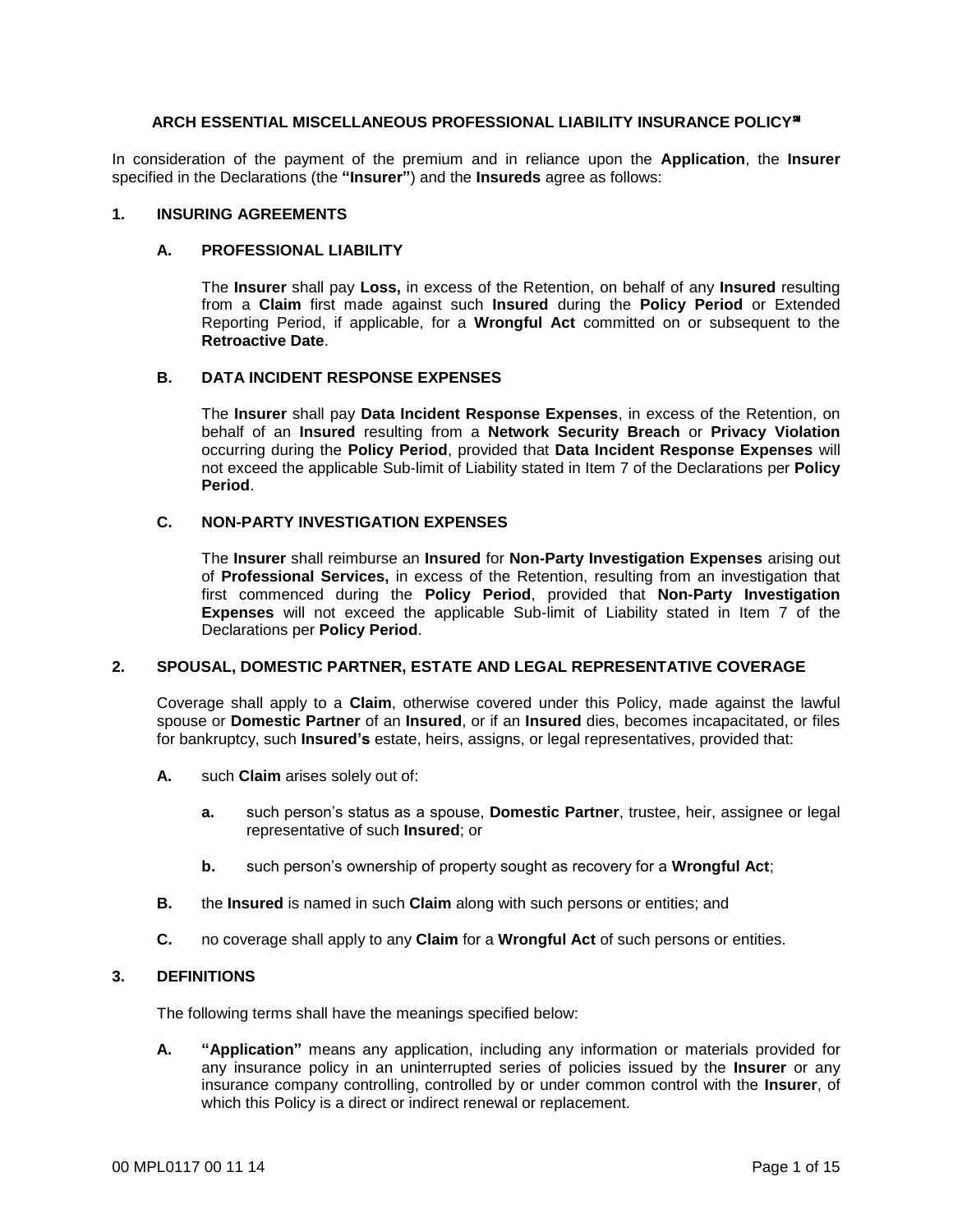- **B. "Bodily Injury"** means physical injury to the body, sickness or disease sustained by a person including death resulting there from. **"Bodily Injury"** also means mental injury, mental anguish, mental tension, emotional distress, pain and suffering, or shock, whether or not resulting in or from physical injury to the body, sickness, disease or death of any person.
- **C. "Claim"** means any:
	- **1.** written demand for monetary damages or non-monetary relief commenced by the receipt by any **Insured** of such demand;
	- **2**. civil proceeding against any **Insured** for monetary or non-monetary relief commenced by the receipt by, or the service upon, any **Insured** of a complaint or similar pleading;
	- **3.** administrative or regulatory proceeding commenced by the receipt by, or service upon, any **Insured** of a notice of charges or similar document;
	- **4.** civil, administrative, or regulatory investigation of an **Insured** commenced upon such **Insured's** receipt of a formal order of investigation, or once such **Insured** is identified by name by an investigating authority as a person or entity against whom a proceeding described in 2 or 3 above may be commenced;
	- **5.** written request to an **Insured** to toll or waive a period or statute of limitations regarding a potential **Claim** as described in 1 – 3 above commenced by the receipt by such **Insured** of such request;
	- **6. Network Security Breach** or **Privacy Violation,** but only with respect to Insuring Agreement B. Data Incident Response Expenses; or
	- **7.** civil, administrative or regulatory investigation of any person or entity other than an **Insured** brought by a disciplinary or regulatory official, board or agency, commenced by the filing of or the service upon any **Insured**, of a subpoena, summons, investigative demand or formal investigative order or similar document, but only with respect to Insuring Agreement C. Non-Party Investigation Expenses.

All **Claims** arising out of the same **Wrongful Act** or any **Interrelated Wrongful Acts** shall be deemed to be a single **Claim** first made on the earliest date that:

- **1.** any of such **Claims** was commenced, even if such date is before the **Policy Period**;
- **2.** notice of such **Wrongful Act** or any **Interrelated Wrongful Act** was given to the **Insurer** pursuant to Section 9.B; or
- **3.** notice of any fact, circumstance, or situation including such **Wrongful Act** or any **Interrelated Wrongful Act** was given under any prior policy of which this Policy is a renewal or replacement.

No coverage is provided for any **Claim** made, or deemed first made, before the **Policy Period**.

- **D. "Claim Manager"** means any natural person:
	- **1.** chief executive officer;
	- **2.** chief operating officer;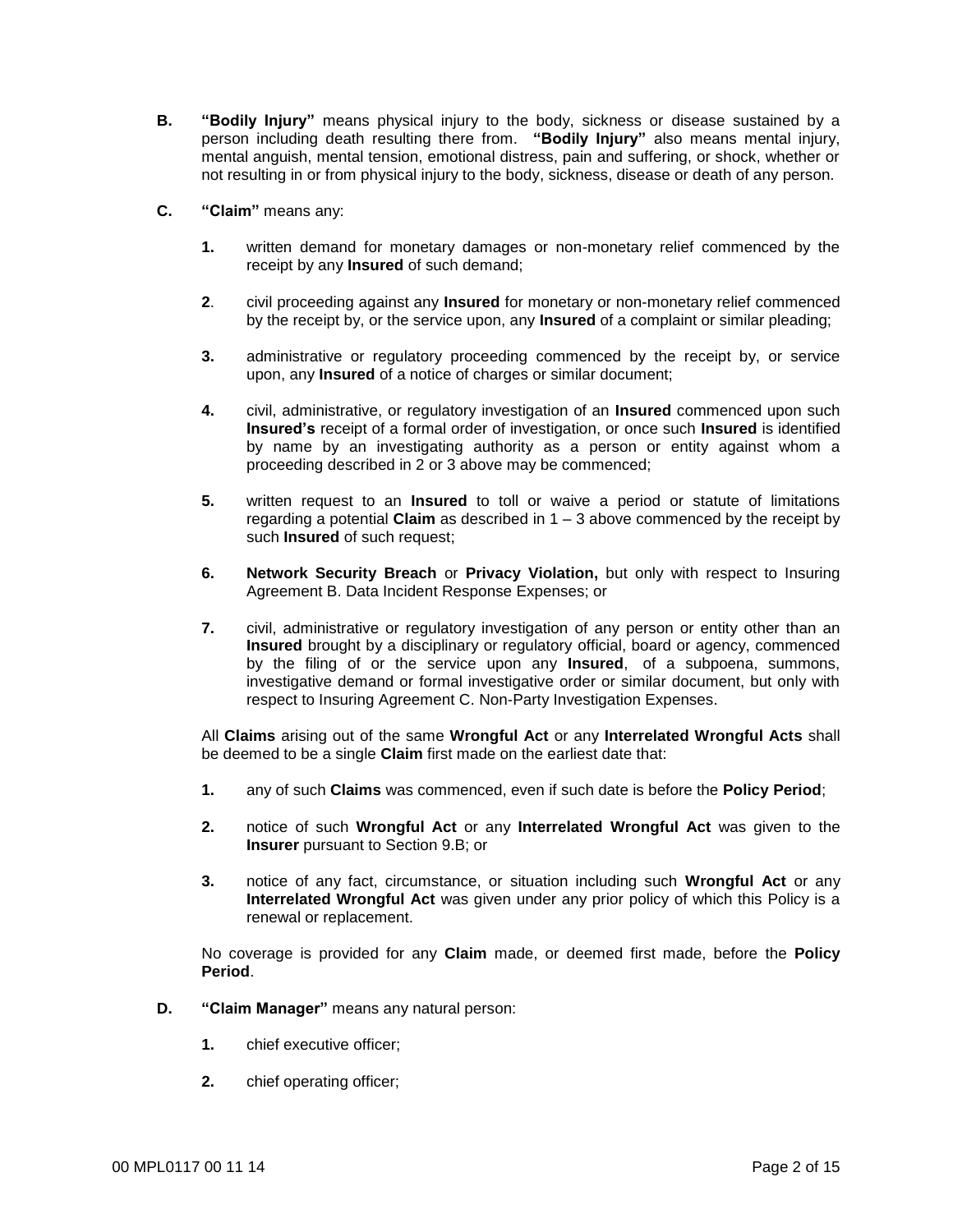- **3.** chief financial officer;
- **4.** general counsel;
- **5.** chief compliance officer; or
- **6.** risk manager,

of an **Insured Organization**.

- **E. "Computer System"** means any computer hardware, software or firmware, and components thereof including data stored thereon, that is owned or leased by an **Insured Organization** and is under the direct operational control of an **Insured Organization**.
- **F. "Data Incident Response Expenses"** means reasonable and necessary fees and expenses incurred by an **Insured**, with the **Insurer's** prior written consent, for:
	- **1.** legal services by an attorney selected from the **Insurer's** panel of lawyers regarding any **Network Security Breach** or **Privacy Violation** to:
		- **a.** provide counsel on the obligations of any applicable Privacy Law; and
		- **b.** draft notices required by any applicable **Privacy Law**;
	- **2.** computer forensic investigatory services by a third party information security professional selected from the **Insurer's** panel to determine the cause of the **Network Security Breach** and identities of those who may have been victims from any **Privacy Violation**;
	- **3.** notifying individuals who may have been victims of any **Privacy Violation**;
	- **4.** public relations firm, crisis management firm or law firm services to mitigate reputational damage resulting from any Network Security **Breach** or **Privacy Violation**; and
	- **5.** credit monitoring services, but only if the disclosure of **Private Information** from any **Network Security Breach** or **Privacy Violation** could result in the opening of a personal financial account.

**Data Incident Response Expenses** shall exclude any: (i) compensation or overhead of any **Insured**; (ii) payments made as compensation for any injury or damages resulting from any **Network Security Breach** or **Privacy Violation**; or (iii) **Loss**.

- **G. "Defense Costs"** means reasonable and necessary fees and expenses incurred in the defense or appeal of a **Claim**. **Defense Costs** shall include the premium for any appeal, attachment or similar bond, provided that the **Insurer** shall have no obligation to furnish such bond. **Defense Costs** exclude any compensation, benefit, expenses or overhead of, or paid to, any **Insured**.
- **H. "Domestic Partner"** means any natural person who enters into a civil union or qualifies as a domestic partner under any federal, state or local law or under the provisions of any formal program established by the **Named Insured**.
- **I. "Insured"** means: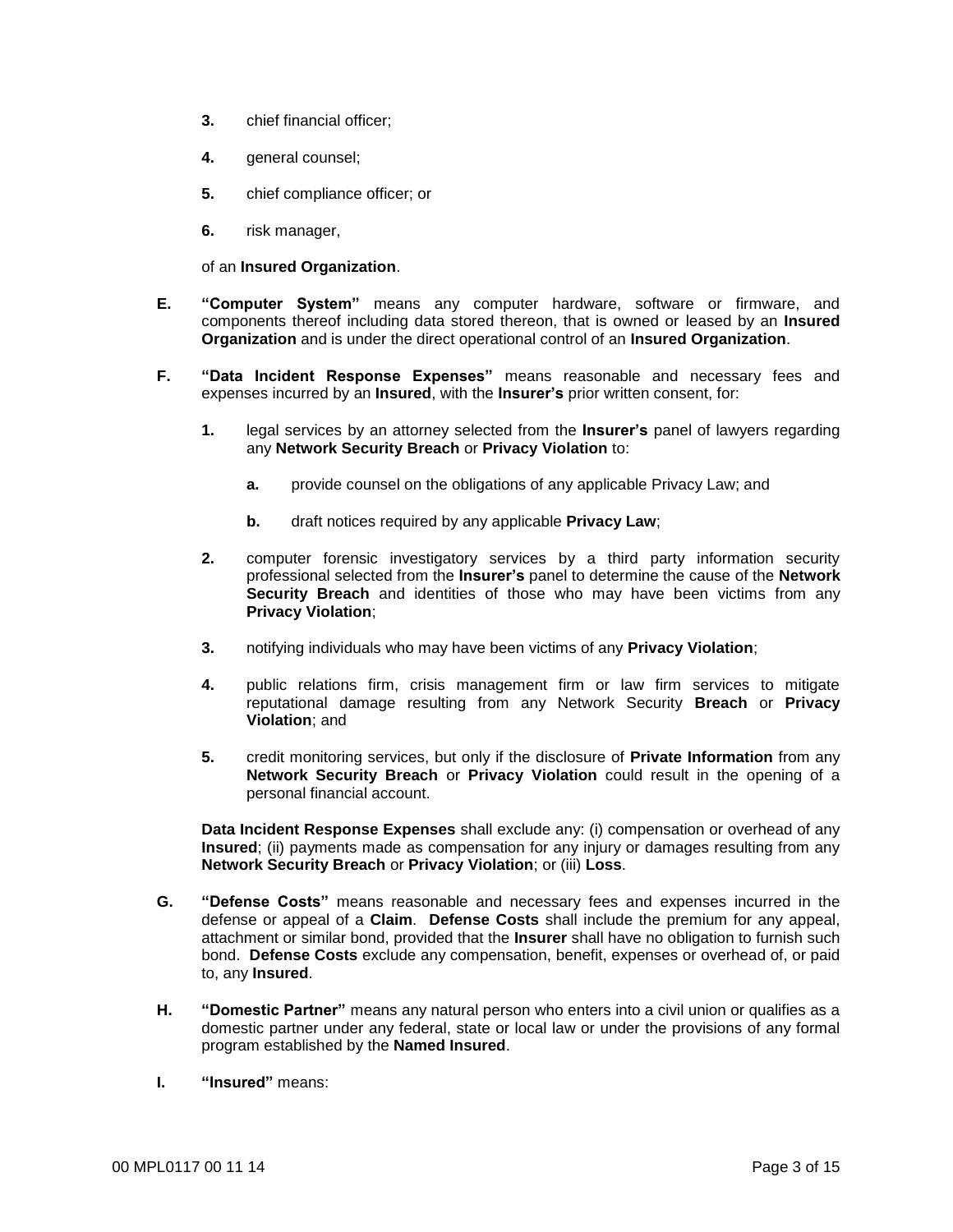- **1.** the **Insured Organization**;
- **2.** any current or former principal, partner, executive officer, director, employee or any independent contractor under contract with and indemnified by the **Insured Organization** but only with respect to the performance of **Professional Services** on behalf of the **Insured Organization**.
- **J. "Insured Organization"** means:
	- **1.** the **Named Insured**; or
	- **2.** any **Subsidiary**.
- **K. "Interrelated Wrongful Acts"** means **Wrongful Acts** that have as a common nexus any fact, circumstance, situation, event, transaction, cause or series of causally connected facts, circumstances, situations, events, transactions or causes.
- **L. "Loss"** means **Defense Costs**, damages, settlements, judgments, pre- and post-judgment interest, and punitive, exemplary or multiple damages to the extent such damages are insurable under applicable law. Notwithstanding 5. below, the insurability of **Loss** shall be governed by the laws of any applicable jurisdiction that does not prohibit coverage for such **Loss**.

**Loss**, other than **Defense Costs**, excludes any:

- **1**. taxes, fines or penalties imposed by law;
- **2**. amount for which the **Insureds** are not liable or for which the claimants are without legal recourse to the **Insureds**;
- **3**. non-monetary or injunctive relief;
- **4**. fees, deposits, commissions or charges;
- **5.** matters that are uninsurable pursuant to applicable law;
- **6**. **Data Incident Response Expenses**; or
- **7**. **Non-Party Investigation Expenses**.
- **M. "Malicious Code"** means any virus, Trojan, worm or other similar malicious software program, code or script designed to infect, harm, harm data on, or steal data from, a **Computer System**.
- **N. "Named Insured"** means the organization specified in Item 1 of the Declarations.
- **O. "Network Security Breach"** means any:
	- **1.** unauthorized access to, or unauthorized use of, a **Computer System**; or
	- **2.** transmission of **Malicious Code** into or from a **Computer System**.
- **P.** "**Non-Party Investigation Expenses"** reasonable and necessary legal fees and expenses incurred (excluding any compensation, benefit, expenses or overhead of, or paid to an **Insured**), with the **Insurer's** consent, for responding to any formal civil, administrative or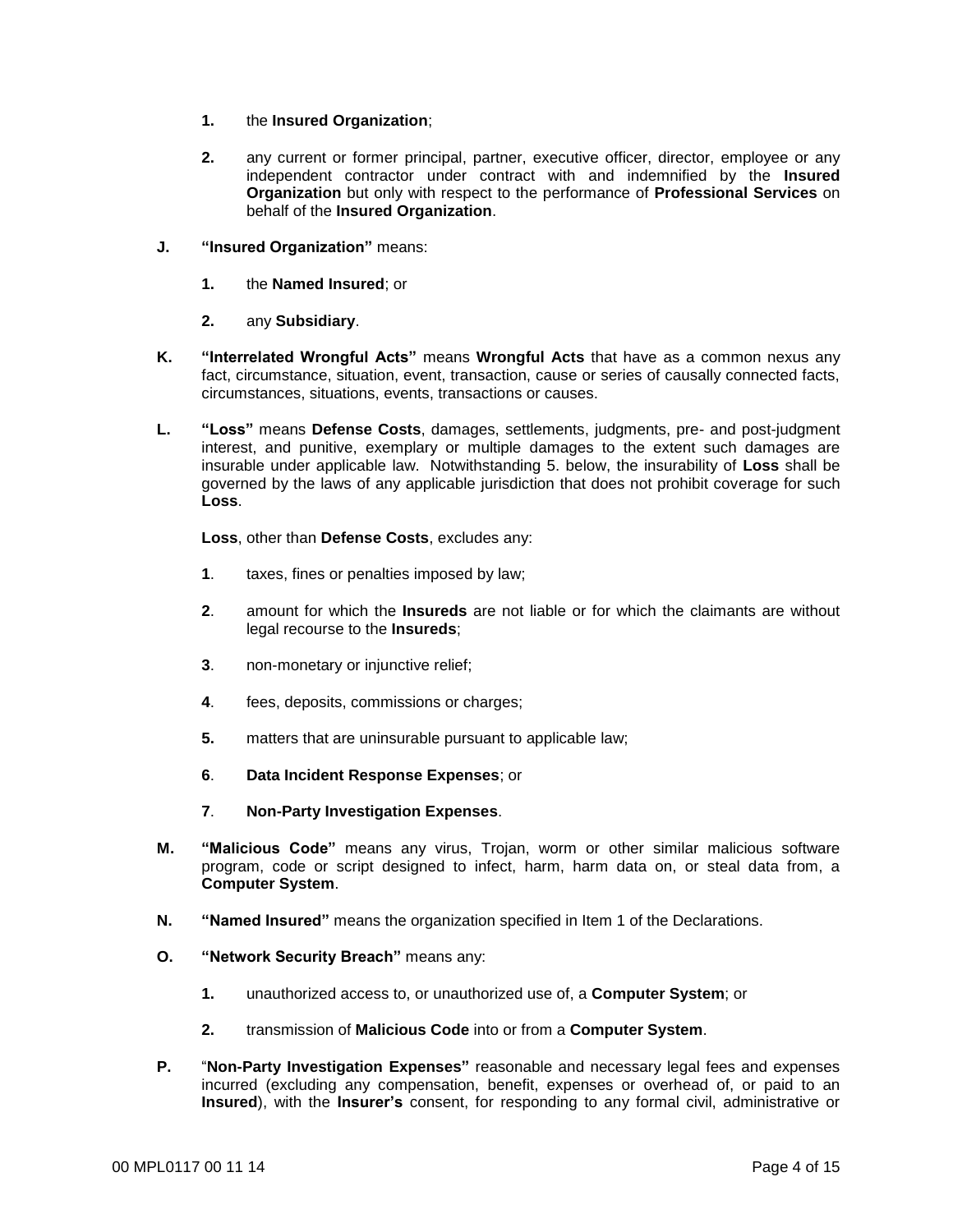regulatory investigation, brought by a disciplinary or regulatory official, board or agency, commenced by the filing of or the service upon any **Insured**, of a subpoena, summons, investigative demand or formal investigative order or similar document to investigate any person or entity other than an **Insured**.

- **Q. "Private Information"** means any individual's name in combination with any of the following:
	- **1.** social security number;
	- **2.** drivers license number or any other state identification number;
	- **3.** medical or healthcare data, including protected health information;
	- **4.** non-public personal information as defined in any **Privacy Law**; or
	- **5.** confidential or proprietary business information of a third-party that is protected under a written non-disclosure agreement between such third-party and an **Insured**.
- **R. "Personal Injury"** means any actual or alleged:
	- **1.** false arrest, detention, imprisonment or malicious prosecution;
	- **2.** wrongful entry or eviction;
	- **3.** invasion of the right of privacy or
	- **4.** libel, slander or other defamatory or disparaging material; or a publication or an utterance in violation of an individual's right of privacy.
- **S. "Policy Period"** means the period specified in Item 3 of the Declarations, subject to any cancellation prior to the scheduled expiration date.
- **T. "Pollutants"** means any solid, liquid, gaseous, biological, radiological or thermal contaminant or irritant including without limitation, smoke, vapor, soot, fumes, acids, alkalis, chemicals, mold, fungi, odors, noise, lead, oil or oil products, radiation, asbestos or asbestos containing products, waste or any electric, magnetic or electromagnetic field of any frequency. **Pollutants** also includes, without limitation, materials to be recycled, reconditioned or reclaimed.
- **U. "Privacy Law**" means those parts of the following statues or regulations regulating the use and protection of non-public personal information (as defined in such statutes or regulation):
	- **1.** Health Insurance Portability and Accountability Act of 1996 (HIPAA);
	- **2.** Gramm-Leach Bliley Act of 1999 (GLBA);
	- **3.** consumer protection and unfair and deceptive trade practice laws enforced by state Attorneys General or the Federal Trade Commission, including but not limited to Section 5(a) of the Federal Trade Commission Act, 15. U.S.C § 45 (a), as amended;
	- **4.** security breach notification laws that require notice to individuals of the actual or potential theft of their non-public personal information, including but not limited to the California Security Breach Notification Act of 2003 (CA SB1386); or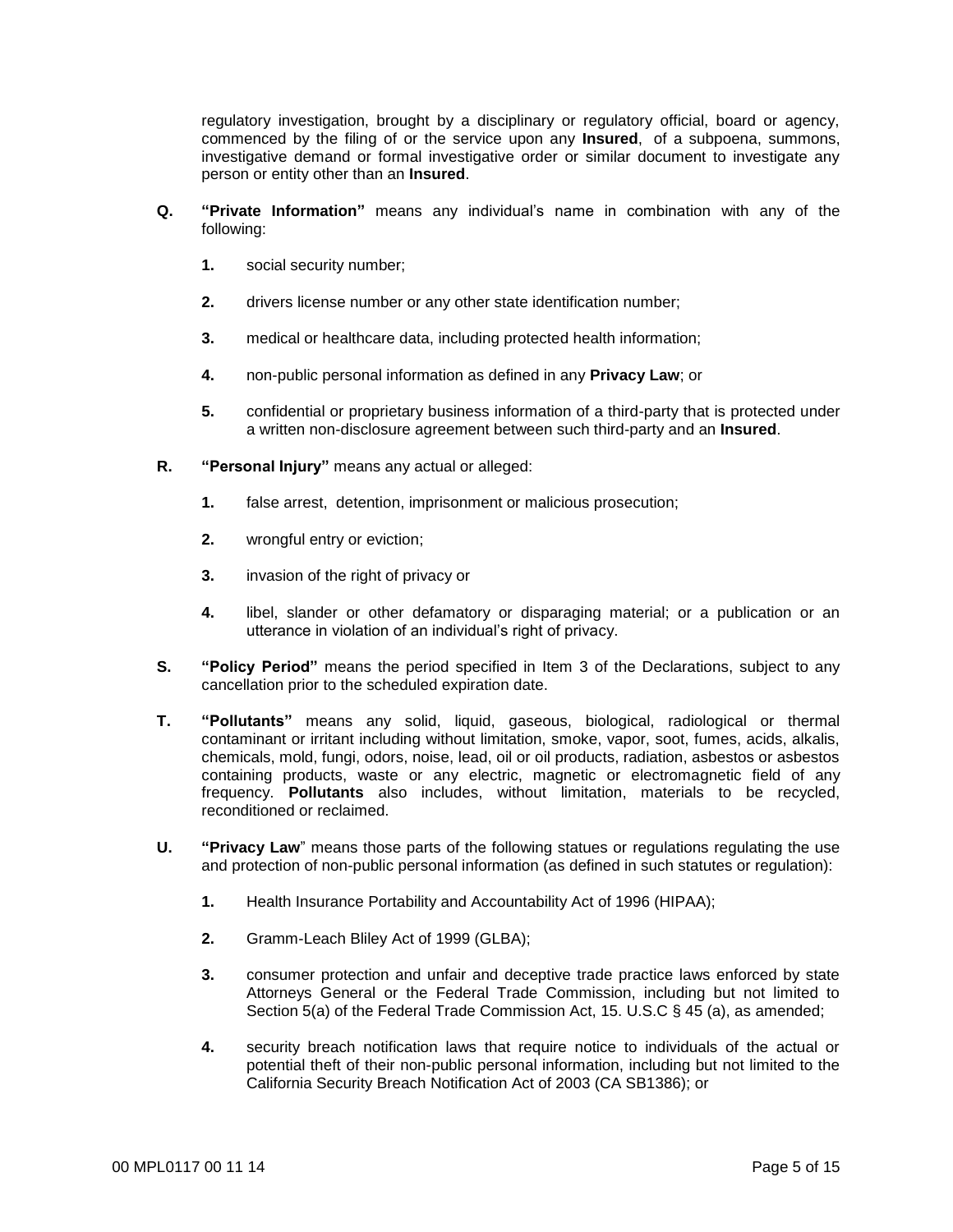- **5.** other state, federal or foreign privacy laws requiring reasonable SECURITY for nonpublic personal information, or a privacy policy limiting the sale, disclosure or sharing of non-public personal information or providing individuals with the right to access or correct non-public personal information.
- **V. "Privacy Violation"** means any:
	- **1.** theft or unauthorized copying of **Private Information** while in the care, custody or control of an **Insured**; or
	- **2.** violation of a **Privacy Law** by an **Insured**.
- **W. "Professional Services"** means only those services performed by the Insured for others for a fee and described by endorsement (if applicable).
- **X. "Property Damage"** means:
	- **1**. physical injury to, loss or destruction of, tangible property, including loss of use thereof; or
	- **2**. loss of use of tangible property which has not been physically injured, lost, damaged or destroyed.
- **Y. "Retroactive Date"** means the date set forth in Item 4. of the Declarations.
- **Z. "Subsidiary"** means any entity engaged in the performance of **Professional Services**:
	- **1.** identified in the **Application** for this Policy; and
	- **2.** in which the **Named Insured** has an ownership interest of greater than 50% of the assets of such entity prior to the inception date of this Policy or any entity which becomes a **Subsidiary** pursuant to the provisions of Section 13 of this Policy.
- **AA. "Wrongful Act"** means any actual or alleged act, error or omission, misstatement, misleading statement, breach of duty or neglect or **Personal Injury** committed by any Insured; or by any other person for whom the **Insured Organization** is legally responsible, solely in the performance of or failure to perform **Professional Services**.

## **4. COVERAGE TERRITORY**

The insurance afforded by this Policy applies worldwide. Where suits are brought or **Claims** are made outside of the United States of America and its territories and possessions, Puerto Rico, or Canada, the following additional provisions apply:

- **A.** The **Insurer** shall have the right but not the duty to investigate, defend or settle any such **Claims** brought against an **Insured**;
- **B.** If the **Insurer** elects not to investigate, defend or settle any such **Claim**, the **Insured** shall, under the **Insurer**'s supervision, arrange for such investigation and defense thereof as is reasonably necessary and subject to the **Insurer**'s prior authorization, shall effect such settlement thereof as the **Insurer** and the **Insured** deem expedient;
- **C.** The **Insurer** will reimburse the **Insured** for the reasonable cost of such investigation and defense and the amount of any settlement or judgment in excess of the Retention amount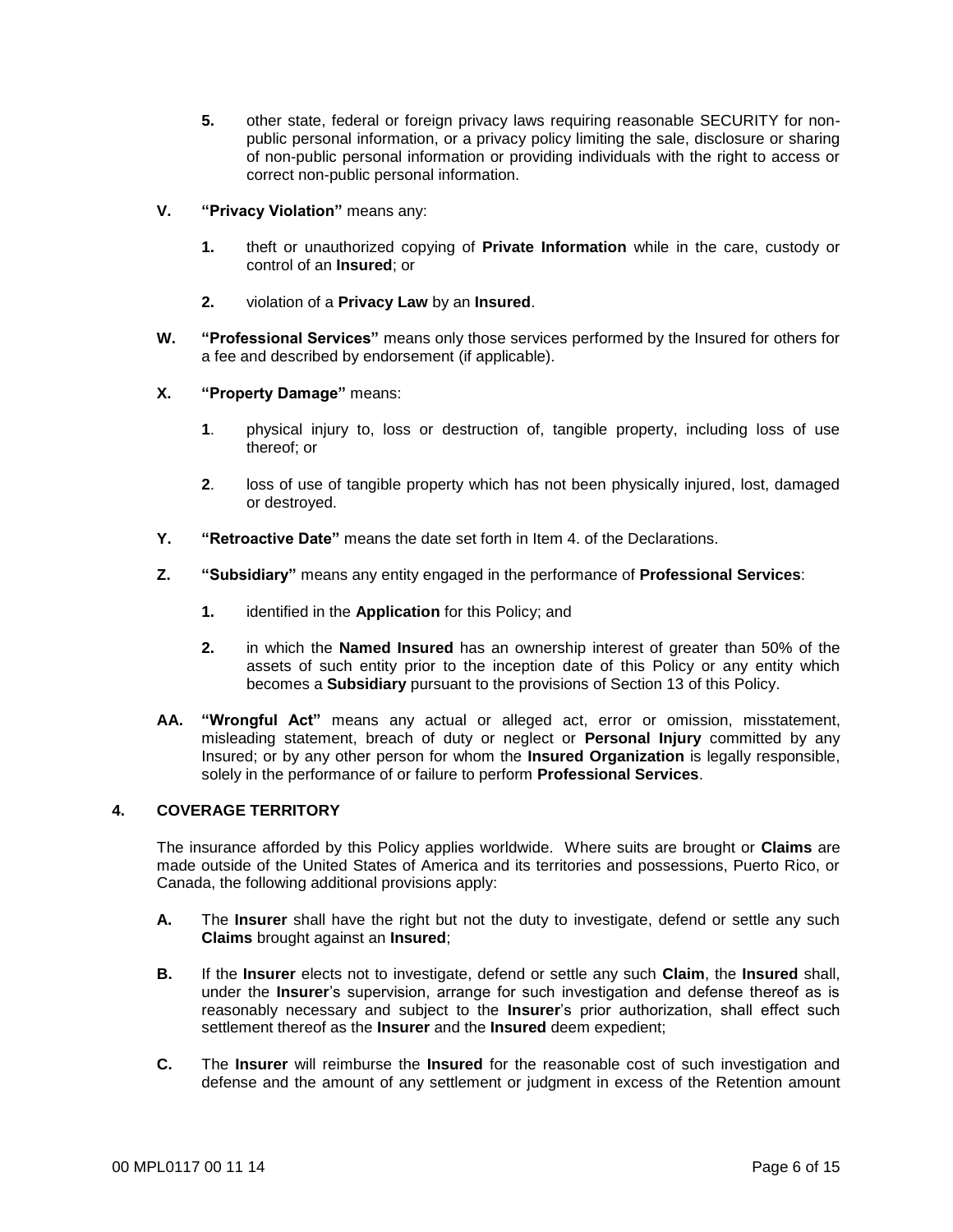stated in the Declarations, all subject to and within the Limits of Liability stated in the Declarations; and

**D.** Such reimbursement shall be made in United States currency at the rate of exchange prevailing on the date the judgment is rendered or the date that the amount of the settlement is agreed upon or the date expenditure is made.

# **5. EXTENDED REPORTING PERIOD**

# **A. Automatic Extended Claims Reporting Period**

- **1.** If the **Insurer** or the **Named Insured** terminates or non-renews this Policy for any reason, other than nonpayment of premium, the **Named Insured's** failure to comply with any term and condition, fraud or material misrepresentation, the **Named Insured** shall be entitled to a period of sixty (60) days from the date of policy termination to report **Claims** which are made against the **Insured** prior to such termination date and that arise out of a **Wrongful Act** occurring prior to such termination date.
- **2.** This Automatic Extended Claims Reporting Period may not be canceled by the **Insurer** and does not require the payment of an additional premium. This Automatic Extended Claims Reporting Period shall be included within the Optional Extended Claims Reporting Period if such is purchased.
- **3.** The fact that the period during which the **Claims** can be made against the **Insured** and reported to the **Insurer** is extended by virtue of the Automatic Extended Claims Reporting Period shall not in any way increase the Limits of Liability of this Policy.

# **B. Optional Extended Claims Reporting Period**

- **1.** If this Policy is cancelled or non-renewed, for any reason other than non-payment of premium, and the **Named Insured** does not obtain replacement coverage as of the effective date of such cancellation or non-renewal, the **Named Insured** shall have the right, upon payment of the additional premium stated in Item 9 of the Declarations, to elect a continuation of coverage afforded by this Policy for the Additional Period stated in Item 9 of the Declarations (the "Optional Extended Reporting Period"). If elected, the Optional Extended Reporting Period shall commence upon the effective date of such cancellation or nonrenewal. Such continuation of coverage shall apply only to a **Claim**, otherwise covered by this Policy, first made against the **Insureds** during the Optional Extended Reporting Period for a **Wrongful Act** occurring prior to the end of the **Policy Period**.
- **2.** The rights contained in this Section shall terminate unless a written notice of election together with the additional premium due stated in Item 9 of the Declarations is received by the **Insurer** within 30 days after the effective date of cancellation or nonrenewal.
- **3.** The additional premium for the Optional Extended Reporting Period shall be fully earned at the inception of the Optional Extended Reporting Period. The Optional Extended Reporting Period is not cancelable.
- **4.** There is no separate Limit of Liability for the Optional Extended Reporting Period.

# **6. EXCLUSIONS**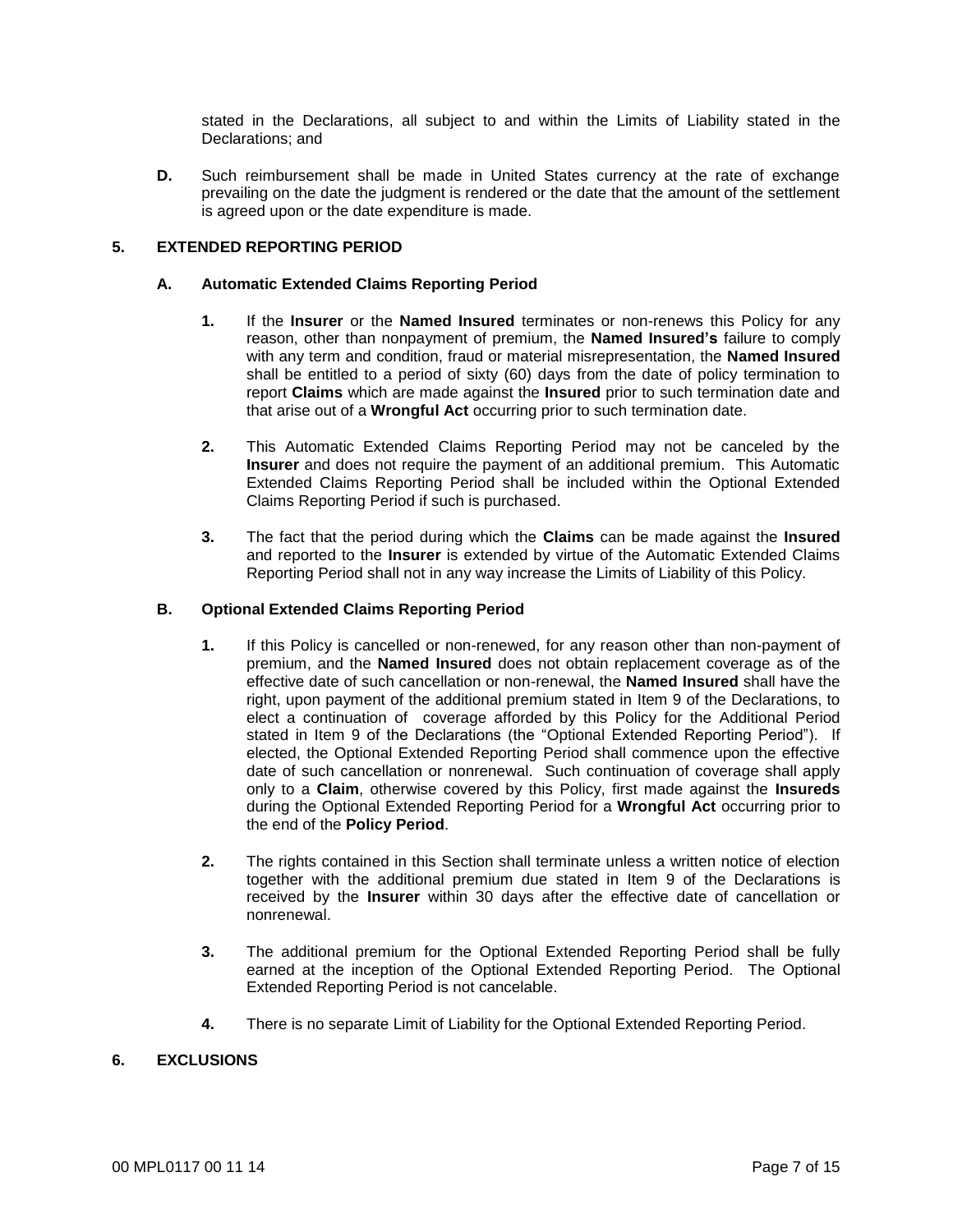The **Insurer** shall not pay **Loss**, **Data Incident Response Expenses** or **Non-Party Investigation Expenses**:

- **A.** of an **Insured** for, based upon, arising from, or in any way related to the gaining of any personal profit, remuneration or advantage to which such **Insured** was not legally entitled, if established by any final non-appealable adjudication adverse to such **Insured**; provided this exclusion will not apply to **Defense Costs**;
- **B.** of an **Insured** for, based upon, arising from, or in any way related to any deliberately fraudulent or criminal act or omission or any willful violation of law by such **Insured** if established by any final non-appealable adjudication adverse to such **Insured**; provided this exclusion will not apply to **Defense Costs**;
- **C.** in connection with any **Claim** for, based upon, arising from, or in any way related to any fact, circumstance or situation that, before the inception date of this Policy, was the subject of any notice given under any Policy of which this Policy is a renewal or replacement;
- **D.** in connection with any **Claim** for, based upon, arising from, or in any way related to any **Wrongful Act** or **Interrelated Wrongful Act** committed thereafter that any **Insured** had knowledge of prior to the first policy issued to the **Named Insured** and continuously renewed by the **Insurer** and had a reasonable basis to believe that such **Wrongful Act** or **Interrelated Wrongful Act** committed thereafter could give rise to a **Claim**;
- **E.** in connection with any **Claim** alleging, based upon, arising out of, or resulting from, directly or indirectly, any demand, suit or proceeding pending, or order, decree or judgment made or initiated against the **Insured** on or prior to the Prior or Pending Litigation Date specified in Item 5 of the Declarations or which has a common nexus, fact, circumstance, situation, event, transaction, cause or series of causally connected facts, circumstances, situations, events, transactions or causes underlying or alleged therein;
- **F.** for any **Bodily Injury** or **Property Damage**, provided that this exclusion shall not apply to any mental injury, mental anguish, mental tension, emotional distress, pain and suffering, or shock, resulting in or from **Personal Injury**;
- **G.** in connection with any **Claim** by or on behalf of any **Insured** against any other **Insured**;
- **H.** for any actual or alleged violation of: (i) the Securities Act of 1933; (ii) the Securities Exchange Act of 1934; (iii) the Investment Company Act of 1940; (iv) the Investment Advisors Act; (v) any foreign, federal, state or local blue sky or securities laws; (vi) the Racketeer Influenced and Corrupt Organizations Act; (vii) any workers' compensation, unemployment, social security, disability or pension benefits laws; (viii) the Employee Retirement Income Security Act of 1974 (except Section 510 thereof); (ix) the National Labor Relations Act; (x) the Worker Adjustment and Retraining Notification Act; (xi) the Consolidated Omnibus Budget Reconciliation Act of 1985; (xii) the Occupational Safety and Health Act, or (xiii) any similar laws or any order, ruling or regulation issued pursuant to those laws mentioned in (i) through (xii) above;
- **I.** in connection with any **Claim** for, based upon, arising from, or in any way related to any liability of others assumed by the **Insured** under any contract, warranty, guarantee, cost estimate or promise or the **Insureds** breach of any contract, warranty, guarantee, cost estimate or promise. This exclusion does not apply; however, to the extent liability would attach to the **Insured** in the absence of such contract(s), warranty(ies), quarantee(ies), cost estimate(s) or promise(s);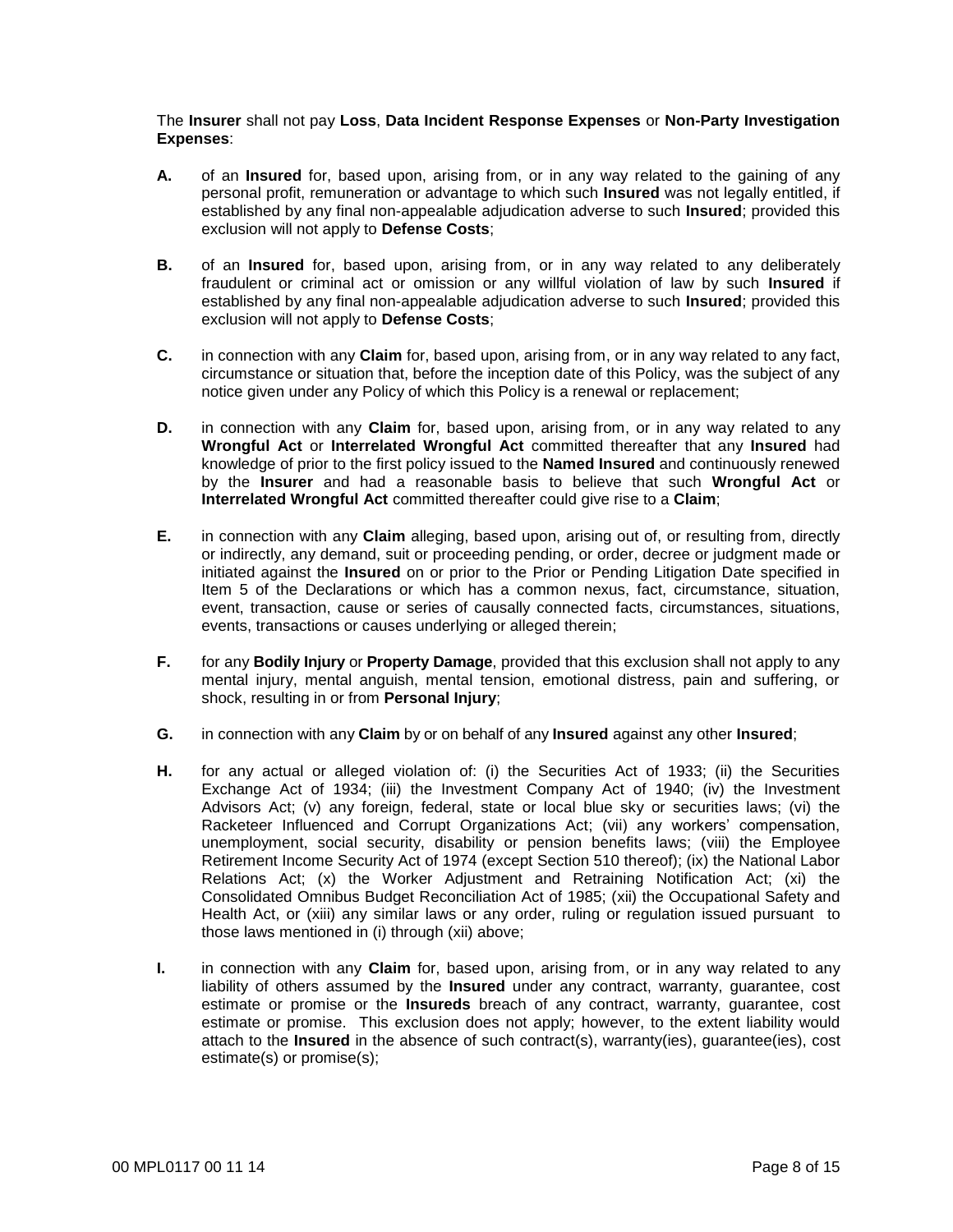- **J.** in connection with any **Claim** for, based upon, arising from, or in any way related to any **Insured's** service at any time as a director, officer, trustee, regent, governor, independent contractor or equivalent executive, or as an employee, of any entity other than an **Insured Organization** even if such service is with the knowledge and consent, or at the request, of an **Insured Organization**;
- **K.** in connection with any **Claim** for, based upon, arising from, or in any way related to any actual or alleged misappropriation, theft, plagerism, infringement or violation of any patent, copyright, trademark, trade secret, trade dress, trade name, service mark, service name, title or slogan;
- **L.** in connection with any **Claim** for, based upon, arising from, or in any way related to any actual, alleged or threatened discharge, dispersal, seepage, migration, release, emission escape or transportation of **Pollutants,** including, without limitation any direction, request or order to test for, monitor, clean up, remove, contain, treat, detoxify or neutralize, or in any way respond to, or assess the effects of **Pollutants**;
- **M.** for any actual or alleged failure to effect or maintain any insurance or bond;
- **N.** in connection with any **Claim** for, based upon, arising from, or in any way related to any unsolicited electronic faxes, emails, telephone calls or unsolicited communications, including without limitation, **Claims** arising out of unsolicited electronic messages, chat room postings, bulletin board postings, newsgroup postings, "pop-up" or "pop-under" Internet advertising or fax-blasting, direct mailing or telemarketing, or **Claims** involving actual or alleged violations of: (i) the Telephone Consumer Protection Act (TCPA); (ii) the Controlling the Assault of Non-Solicited Pornography and Marketing Act (CAN-SPAM Act of 2003); (iii) the Drivers Privacy Protection Act, (iv) the Fair Credit Reporting Act (FCRA), (v) the Fair and Accurate Credit Transaction Act (FACTA of 2003); or (vi) any other foreign, federal, state or local statute, regulation or ordinance that addresses, limits or prohibits the printing, dissemination, disposal, collecting, recording, sending, transmitting, communicating or distribution of material or information;
- **O.** in connection with any **Claim** for, based upon, arising from, or in any way related to any actual or alleged wrongful employment practice, including, without limitation, any discrimination, harassment, hostile work environment, wrongful dismissal, discharge or termination, retaliation, wrongful disciplinary action, deprivation of career opportunity, failure to employ or promote, inadequate work place, policies or procedures, the Fair Labor Standard Act or negligent evaluation of employees;
- **P.** in connection with any **Claim** for, based upon, arising from, or in any way related to any actual or alleged discrimination, humiliation or harassment in any form or manner, including, but not limited to, race, creed, color, religion, ethnic background, national origin, age, handicap, disability, gender, sex, sexual orientation or preference, pregnancy, marital status, retaliation, or any other protected class under any federal, state, local or other law;
- **Q.** in connection with any **Claim** for, based upon, arising from, or in any way related to any actual or alleged conversion, commingling, availability or misuse of funds or any form of money or any guarantee of a specified rate of return or interest;
- **R.** in connection with any **Claim** for, based upon, arising from or in any way related to any actual or alleged false advertising or misrepresentation in advertising of the **Professional Services** performed by an **Insured**;
- **S.** in connection with any Claim for, based upon, arising from or in any way related to any actual or alleged unauthorized or illegal collection or intentional sharing of **Private**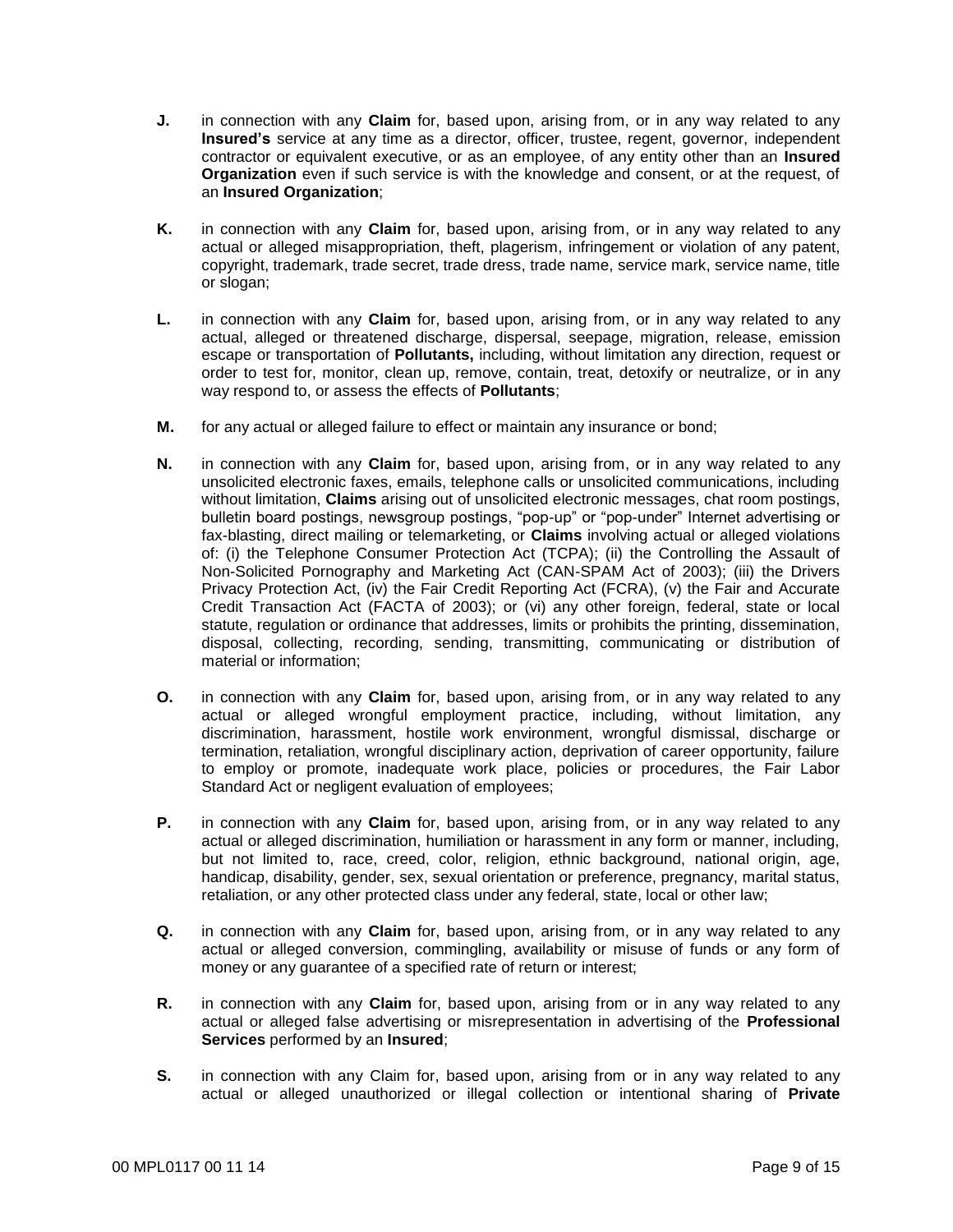**Information**, including but not limited to the collection of **Private Information** using cookies, spyware, or other malicious code, or the failure to provide adequate notice that **Private Information** is being collected or shared;

**T.** of an **Insured** for, based upon, arising from, or in any way related to a **Network Security Breach** or **Privacy Violation,** however this exclusion will not apply to **Data Incident Response Expenses**.

# **7. LIMIT OF LIABILITY & RETENTION**

- **A.** Subject to subparagraph B. below, the Each Claim Limit of Liability specified in Item 6.A. of the Declarations shall be the maximum amount for each **Claim**. The **Data Incident Response Expenses** and **Non-Party Investigation Expenses** Sub-limits of Liability shall be part of, and not in addition to, the Each Claim Limit of Liability.
- **B.** The Aggregate Limit of Liability specified in Item 6.B of the Declarations is the maximum aggregate amount that the **Insurer** shall pay for all **Loss**, **Data Incident Response Expenses** or **Non-Party Investigation Expenses** under this Policy regardless of the number of **Claims** made. If the Limit of Liability is exhausted, the premium for this Policy shall be fully earned.
- **C. Defense Costs** shall be part of, and not in addition to, each applicable Limit of Liability. Payment of **Defense Costs** by the **Insurer** shall reduce each applicable Limit of Liability.
- **D.** The **Insurer** shall pay covered **Loss**, **Data Incident Response Expenses** or **Non-Party Investigation Expenses** arising from each **Claim** covered under this Policy only to the extent that such **Loss** is in excess of the applicable Retention specified in Item 6.C of the Declarations. The Retention shall be paid by the **Insured** and shall be applicable to each **Claim** and shall include all **Loss**, **Data Incident Response Expenses Expenses** and **Non-Party Investigation Expenses** up to the Retention amount for each **Claim**. The **Insurer**  may at its sole discretion advance the payment of **Loss** within the Retention. Any **Loss**, **Data Incident Response Expenses Expenses** and **Non-Party Investigation Expenses** paid by the **Insurer** pursuant to a duty to defend or otherwise that is within any applicable Retention shall be reimbursed by any **Insured** upon the **Insurer's** written request within 30 days
- **E.** The Insurer shall pay covered **Loss**, **Data Incident Response Expenses** or **Non-Party Investigation Expenses** only to the extent such **Loss**, **Data Incident Response Expenses** or **Non-Party Investigation Expenses** exceed the applicable Retention. The Retention shall be borne by the **Insureds** uninsured at the **Insureds'** own risk.

## **8. DEFENSE & SETTLEMENT OF CLAIMS**

- **A.** The **Insurer** shall have the right and duty to defend each **Claim** for which the Insurer receives notice, even if such **Claim** is groundless, false or fraudulent. The **Insurer** may make any investigation it deems appropriate.
- **B.** The **Insurer's** duty to defend any **Claim** shall end upon exhaustion of any applicable Limit of Liability. If the Limit of Liability is exhausted, the premium for this Policy shall be fully earned.
- **C.** The **Insureds** shall not admit nor assume any liability, make any settlement offer, enter into any settlement agreement, stipulate to any judgment, or incur any **Defense Costs** without the prior written consent of the **Insurer**, such consent not to be unreasonably withheld. The **Insurer** shall not be liable for any admission, assumption, offer, settlement, stipulation, or **Defense Costs** to which it has not consented.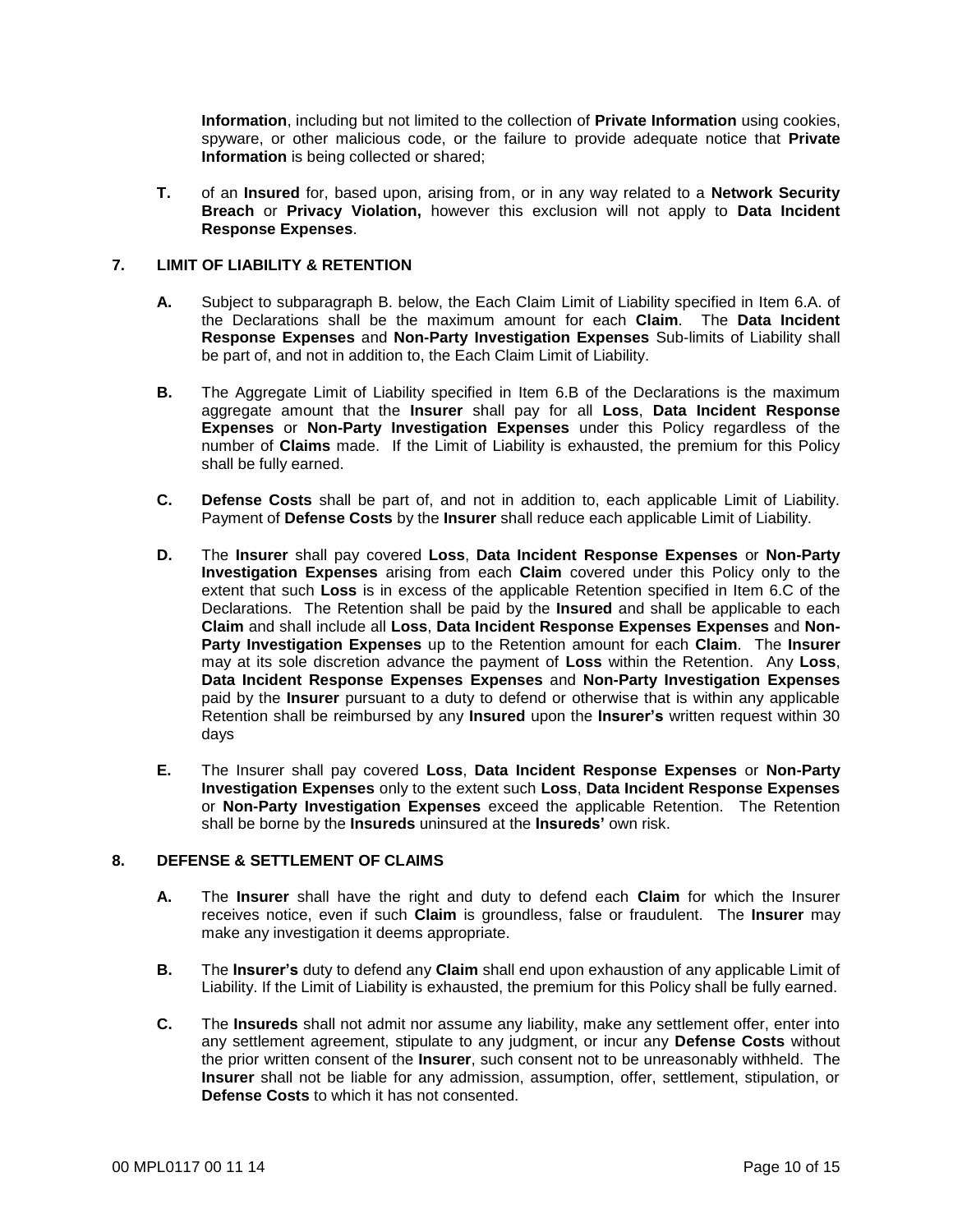- **D.** The **Insurer** may, with the written consent of the **Insureds**, settle any **Claim** for a monetary amount that the **Insurer** deems reasonable. If the **Insured** refuses to consent to any settlement of a **Claim** recommended by the **Insurer** and acceptable to a claimant, and elects to contest the **Claim**, then the **Insurer** shall not pay **Loss** for such **Claim** in excess of:
	- **1.** the amount of the proposed settlement plus **Defense Costs** incurred prior to such refusal; and
	- **2.** 50% of **Loss** incurred for such **Claim** in excess of the amount specified in 1. above.
- **E.** The **Insureds** shall give to the **Insurer** all information and cooperation as the **Insurer** may reasonably request. Upon the **Insurer's** request, the **Insureds** shall attend hearings, trials, and any other such proceedings shall assist in effecting settlements, securing and giving evidence, obtaining the attendance of witnesses and conducting the defense of any **Claim**.

## **F. Mediation**

If the Company and the Insured agree to use mediation to resolve a claim brought against the insured and if such **Claim** is resolved thereby, the Retention stated in the Declarations shall be reduced by 50% for such **Claim** subject to a maximum reduction of \$25,000.

## **9. CLAIM AND POTENTIAL CLAIM NOTICES**

- **A.** As a condition precedent to coverage, any **Claim Manager** shall give the Insurer written notice of any **Claim** as soon as practicable after any **Claim Manager** becomes aware of such **Claim**, but no later than: (i) 60 days after the end of the **Policy Period**; or (ii) the end of the Extended Reporting Period, if applicable. Notwithstanding the foregoing, if the **Insurer** provides written notice that this Policy is being canceled for nonpayment of premium, then written notice of any **Claim** shall be given to the **Insurer** prior to the effective date of cancellation.
- **B.** If any **Claim Manager** becomes aware of a **Wrongful Act** during the **Policy Period** that may reasonably be expected to give rise to a **Claim** against an **Insured** for which coverage may be available, and if written notice of such **Wrongful Act** is given to the **Insurer** during the **Policy Period** specifying the (i) reasons for anticipating such a **Claim**, (ii) nature and date of the **Wrongful Act**, (iii) identity of the **Insureds** involved, (iv) injuries or damages sustained, (v) names of potential claimants and (vi) manner in which the **Insureds** first became aware of the **Wrongful** Act, then any **Claim** subsequently arising from such **Wrongful Act** shall be deemed to be a **Claim** first made at the time that the Insurer receives such notice.

## **10. ALLOCATION**

If the **Insureds** incur **Loss**, **Data Incident Response Expenses** or **Non-Party Investigation Expenses** that is only partially covered by this Policy because a **Claim** includes both covered and uncovered matters or is made against both covered and uncovered parties, then the **Insurer** and the **Insureds** shall use their best efforts to allocate such **Loss**, **Data Incident Response Expenses** or **Non-Party Investigation Expenses** based upon: (i) the relative legal and financial exposures of any covered and uncovered parties or covered and uncovered matters; and (ii) if a settlement occurs, the relative benefit of the parties from settlement of such covered and uncovered portions of such **Claim**.

# **11. SUBROGATION**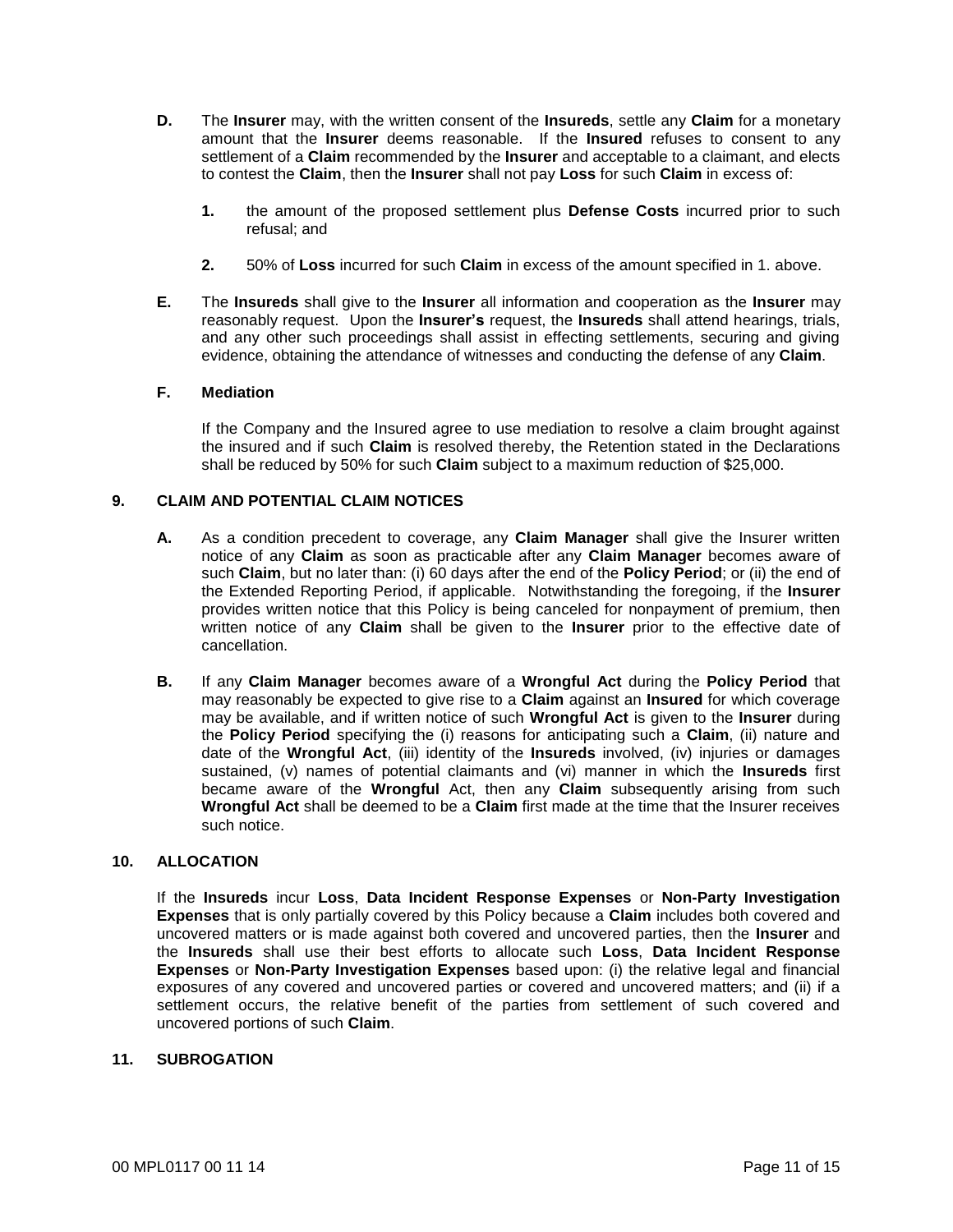The **Insurer** shall be subrogated to all of the **Insureds'** rights of recovery regarding any payment of **Loss, Data Incident Response Expenses** or **Non-Party Investigation Expenses** under this Policy. The **Insureds** shall do everything necessary to secure and preserve such rights, including, without limitation, the execution of any documents necessary to enable the **Insurer** to effectively bring suit in the name of the **Insureds**. The **Insureds** shall do nothing to prejudice the **Insurer's**  position or any rights of recovery. The **Insurer** shall not subrogate against any **Insured**.

# **12. OTHER INSURANCE**

Coverage under this Policy shall apply only in excess of the applicable Retention herein, and over any other valid and collectible insurance regardless of whether such other insurance is stated to be primary, excess, contributory, contingent or otherwise, unless such other insurance is written specifically excess over the Limits of Liability of this Policy by reference in such other insurance to this Policy's Policy Number.

## **13. CHANGES IN CONTROL**

# **A. Takeover of Named Insured**

If, during the **Policy Period**:

- **1.** any person or entity or group of persons and/or entities acting in concert acquires securities or voting rights resulting in ownership by such person(s) and/or entity(ies) of more than 50% of the outstanding securities representing the present right to vote for the election of directors or equivalent positions of the **Named Insured**; or
- **2.** the **Named Insured** merges into or consolidates with another organization such that the **Named Insured** is not the surviving organization,

then coverage shall continue under this Policy, but only for **Wrongful Acts** occurring before such transaction. No coverage shall be available for any **Wrongful Act** occurring after such transaction. Upon such transaction, the entire premium for this Policy shall be deemed fully earned. The **Named Insured** shall give the **Insurer** written notice of such transaction as soon as practicable, but not later than 90 days after the effective date of such transaction.

# **B. Acquisition or Creation of a Subsidiary**

If, during the **Policy Period**, any **Named Insured**:

- **1.** acquires or creates a **Subsidiary**; or
- **2.** merges with another organization such that the **Named Insured** is the surviving entity,

then such newly created, acquired or merged organization and its **Insureds** shall be covered for any **Wrongful Act** occurring after such acquisition, merger or creation. No coverage shall be available for any **Wrongful Act** of any new **Insureds** occurring before such transaction or for any **Interrelated Wrongful Acts** thereto.

If the current annual gross revenues of any newly acquired or merged organization exceeds 15% of the current annual gross revenues of the **Named Insured** as reflected in the most recent **Application** submitted with the **Insured**, then the **Named Insured** shall give the **Insurer** written notice of the acquisition or merger as soon as practicable but not later than 90 days after the effective date of such transaction. Subject to the expiration of the **Policy Period**, any continuation of coverage for such newly acquired or merged entity and its **Insureds** beyond 90 days after the transaction shall be subject to any additional terms and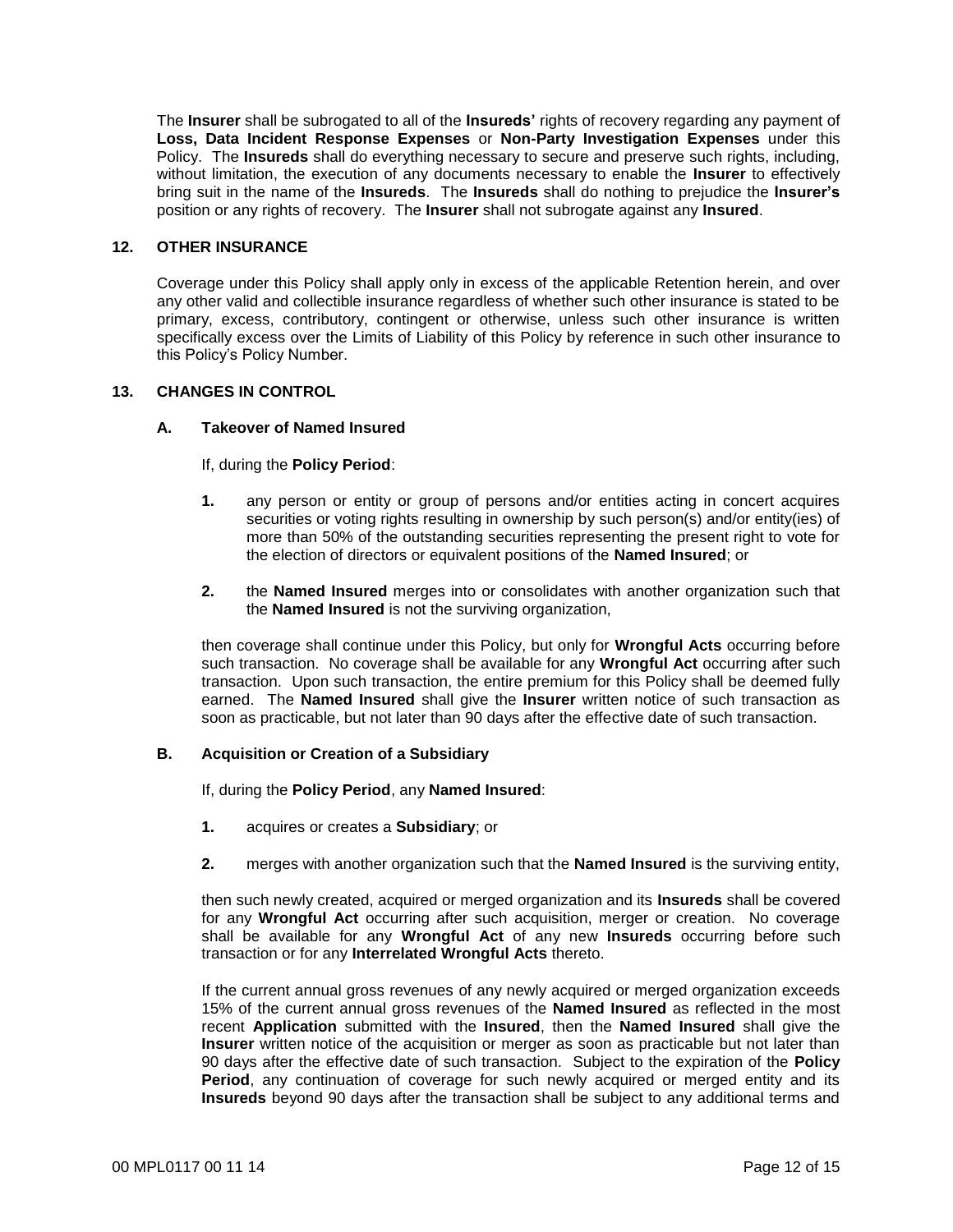conditions, including additional premium, required by the **Insurer**. The **Insureds** shall furnish all information regarding such transaction as the **Insurer** shall request.

# **C. Loss of Subsidiary Status**

If, during or prior to the **Policy Period**, any entity ceases to be a **Subsidiary**, then coverage for such entity and its **Insureds** shall continue until termination of this Policy but only for any **Wrongful Act** occurring prior to the date such entity ceased to be a **Subsidiary**.

# **14. APPLICATION**

- **A.** The **Insureds** represent and agree that the statements and information contained the **Application** are true, accurate and complete; that each representation is deemed material to the acceptance of the risk assumed by the **Insurer** and that this Policy is issued in reliance upon the truth and accuracy of such representations contained within the **Application. T**his Policy embodies all of the agreements existing between the **Insureds** and the **Insurer** and any of its representatives.
- **B.** If the **Application** contains misrepresentations or omissions made with intent to deceive or that materially affect the acceptance of the risk or the hazard assumed by the **Insurer**, this Policy shall be void ab initio.
- **C.** For the purpose of determining coverage:
	- **1.** the **Application** shall be construed as a separate application for coverage by each natural person **Insured**;
	- **2.** knowledge possessed by any natural person **Insured** shall not be imputed to any other natural person **Insured**; and
	- **3.** only knowledge possessed by the **Insured Organization's** chief executive officer, chief financial officer, or general counsel shall be imputed to an **Insured Organization**.

# **15. SUITS AGAINST THE INSURER AND DISPUTE RESOLUTION**

- **A.** No suit or other proceeding shall be commenced by any Insureds against the Insurer unless there shall have been full compliance with all the terms and conditions of this Policy.
- **B.** No person or organization shall have any right under this Policy to join the Insurer as a party to any **Claim** against the **Insureds** nor shall the **Insurer** be impleaded by the **Insureds** in any such **Claim**.
- **C.** In the event that a dispute arises in connection with rights and obligations owed under this Policy, the **Insured(s)** and the **Insurer** shall participate in a non-binding mediation in which the parties shall attempt in good faith to resolve such dispute. Either the **Insured(s)** or the Insurer shall have the right to commence a judicial proceeding, or if the parties agree, submit the dispute to a binding arbitration, in order to resolve such dispute. However, no judicial proceeding or arbitration shall be commenced prior to the termination of the mediation and until at least 90 days has passed from the termination of the mediation. The costs and expenses of any mediation, or any arbitration, shall be split equally by the parties.

# **16. NAMED INSURED'S AUTHORITY**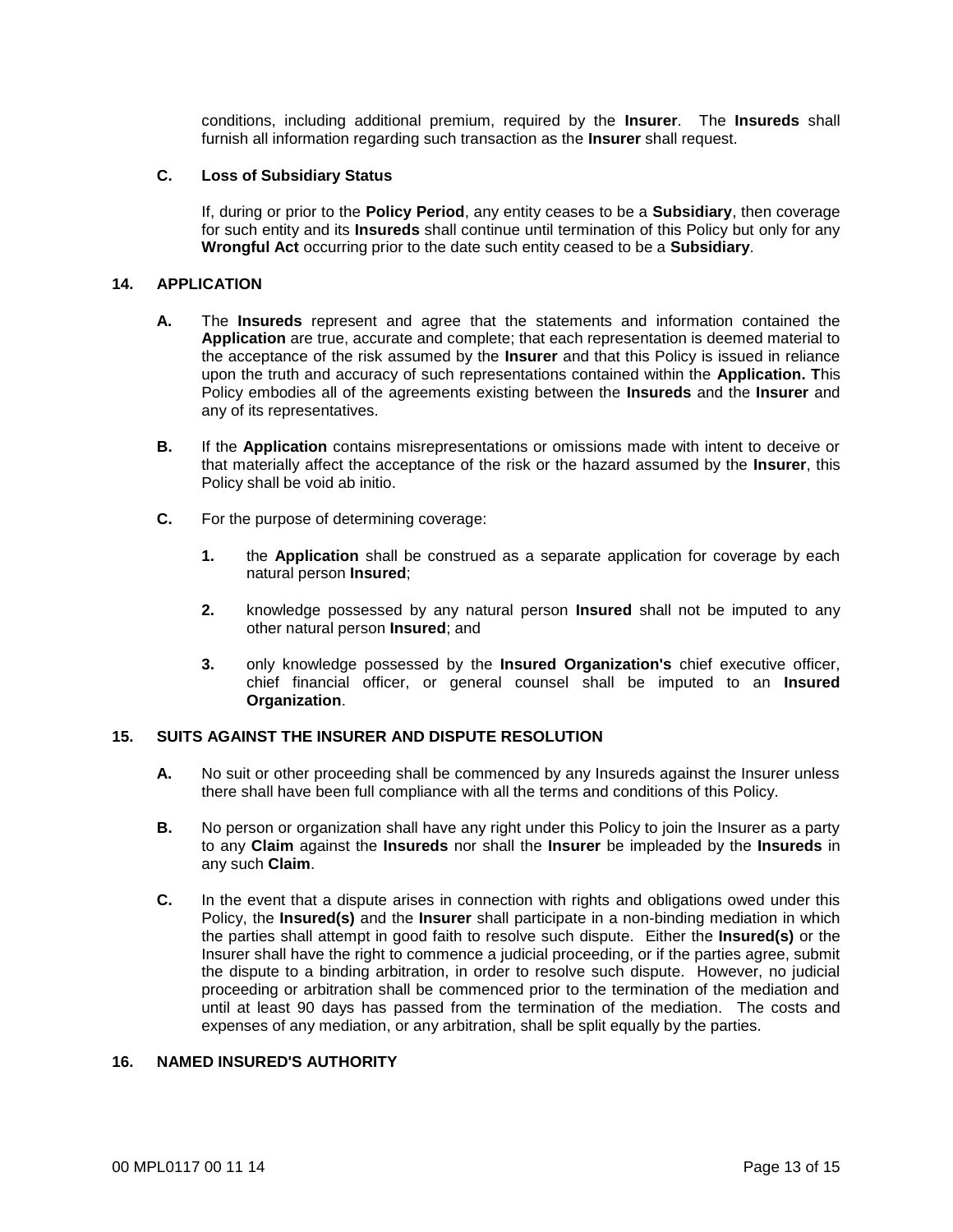The **Named Insured** shall act on behalf of all **Insureds** regarding all matters under this Policy, including, without limitation, cancellation, election of the Extended Reporting Period, transmission and receipt of notices, reporting of **Claims**, acceptance of endorsements, payment of premiums, and receipt of return premiums.

## **17. CANCELLATION**

- **A.** The **Insurer** may cancel this Policy for non-payment of premium by sending not less than 10 days notice to the **Named Insured**. This Policy may not otherwise be cancelled by the **Insurer**.
- **B.** Except as otherwise provided, the **Named Insured** may cancel this Policy by sending written notice of cancellation to the **Insurer**. Such notice shall be effective upon receipt by the **Insurer** unless a later cancellation date is specified therein.
- **C.** If the **Insurer** cancels this Policy, unearned premium shall be calculated on a pro rata basis. If the **Named Insured** cancels this Policy, unearned premium shall be calculated at the **Insurer's** customary short rates. Payment of any unearned premium shall not be a condition precedent to the effectiveness of such cancellation. The **Insurer** shall refund any unearned premium as soon as practicable.

#### **18. BANKRUPTCY**

Bankruptcy or insolvency of any **Insured** shall not relieve the **Insurer** of any of its obligations under this Policy, nor deprive the **Insurer** of any of its rights and defenses under this Policy.

In the event of the bankruptcy or insolvency of any **Insured**, the **Insurer** shall advance **Loss** within the Retention, but shall have the right to assert any appropriate claim or demand in such proceeding for payment of any obligations of any **Insured**, including, without limitation, any amounts which the **Insurer** advances on behalf of any **Insured** within the Retention.

## **19. NOTICES**

- **A.** Notices to the **Insured** shall be sent to the **Named Insured** at the address specified in Item 2. of the Declarations.
- **B.** Notices to the **Insurer** shall be sent to the applicable e-mail, facsimile, or other address specified in Item 10 of the Declarations, include the policy number of this Policy, and become effective upon receipt.

## **20. ALTERATION, ASSIGNMENT & TITLES**

- **A.** Notice to any agent or knowledge possessed by any agent or by any other person shall not effect a waiver or change in any part of this Policy nor prevent the **Insurer** from asserting any right under the terms of this Policy.
- **B.** Assignment of any interest under this Policy shall not bind the **Insurer** unless such assignment is acknowledged by a written endorsement issued by the **Insurer**.
- **C.** The titles of the sections of, and endorsements to, this Policy are for reference only. Such titles shall not be part of the terms and conditions of coverage.

# **21. REFERENCES TO LAWS**